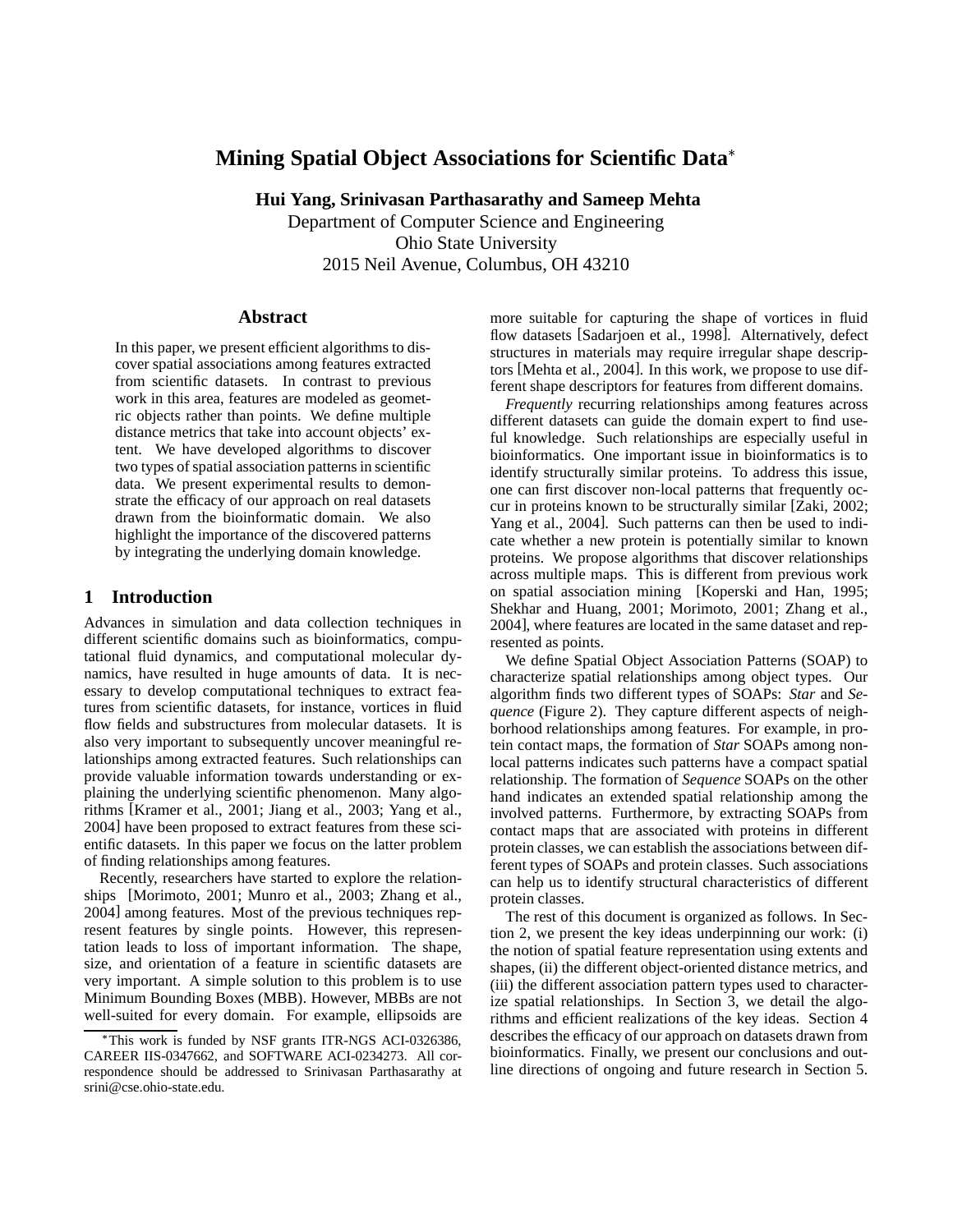# **2 Background and Definitions**

### **2.1 Spatial Feature Representation**

We propose two basic shape representation schemes: parallelepiped (or parallelogram in 2-D) and ellipsoid (or ellipse in 2-D). As demonstrated in Section 4, parallelograms are more appropriate to capture the shape and extent of non-local structures in protein contact maps as opposed to MBBs. Whereas ellipsoids (or ellipses) are suitable for vortices in fluid flow data as mentioned earlier. Note that the first scheme subsumes the MBB representation, and the second scheme subsumes circles. For highly irregular-shaped features such as defect structures in materials, we plan to use sampled boundary points, known as landmarks [Rao and Suryawanshi, 1996].

As shown in Figures 1(a) and 1(b), the shape descriptors of a parallelogram and an ellipse can be described as  $A_{parallel} = \langle (x, y), l_1, l_2, \theta, \phi \rangle$  and  $A_{ellipse} = \langle$  The algo  $(x, y), l_1, l_2, \theta >$ , respectively. These descriptors can also be extended to 3D.



Figure 1: Object type: (a)Parallelogram (b)Ellipse

# **2.2 Dataset Representation**

The dataset  $D$  consists of *n* features located in  $r$  maps  $(r > 1)$ , denoted as  $M = \{m_1, m_2, \ldots, m_r\}$ . The *n* features are categorized into  $l$  types, corresponding to  $l$  unique labels  $\Sigma = \{c_1, c_2, \ldots, c_l\}$ . The categorization of features is governed by the underlying domain. A feature's geometric properties such as shape and size are captured by adopting one of the supported representation schemes. A feature  $f$ thus can be described as a vector  $\langle mapID, location, A_{geo}, \rangle$  $type$ , where  $type \in \Sigma$ , *mapID* $\in M$  indicates the map where f occurs, *location* identifies f's position within the map, and  $A_{\text{geo}} \in \{A_{\text{parallel}}, A_{\text{ellipse}}\}$  captures the shape of f.

Note that in the rest of the paper, we refer to a feature corresponding to the above vector as a *spatial object*. We assume the following order among the r maps:  $m_1 < m_2 < \ldots <$  of SOAP  $m_r$ . If the r maps correspond to r snapshots, they are ordered temporally. If they are from different datasets (e.g., different protein contact maps), the order among them is imposed by arbitrarily assigning each map a unique ID. Furthermore, the lexicographic order among the  $l$  feature types is imposed as follows:  $c_1 < c_2 < \ldots < c_l$ .

#### **2.3 Object-oriented Distance Metrics**

The proposed algorithms use the following metrics to measure the distance between two objects  $o_i$  and  $o_j$  located in the same map.

- **Point-Point distance:** This is simply the Euclidian distance between object centroids.
- Line-Line distance: If  $o_i$  and  $o_j$  are parallelepipeds (or parallelograms), we first identify the line segment between the midpoints of the top and bottom surfaces

(or sides) in each object, then compute the shortest distance between these two line segments as the line-line distance between  $o_i$  and  $o_j$ . We identify the top and bottom surfaces (or sides) by selecting a reference axis in the underlying Cartesian coordinate space, specifically, the z-coordinate in 3D and y-coordinate in 2D. If  $o_i$  and  $o_j$  are ellipsoids (or ellipses), the line-line distance is between the two major axes.

**Boundary-Boundary distance:** This is the shortest distance between the boundaries of  $o_i$  and  $o_j$ . When  $o_i$  and  $o_i$  are represented as ellipses, the boundary-boundary distance is the shortest pair-wise distance between points sampled on the boundaries (or surfaces in 3D). The number of sampled points is user-specified.

Notice that the line-line and boundary-boundary metrics are able to take objects' geometric properties into account. The algorithms also support Hausdorff distance [Atallah, 1983]. Since this distance is not applicable to the applications described in this article, we do not discuss it here.

Two objects  $o_i$  and  $o_j$  have a *closeTo* relationship if the distance between them is  $\leq \varepsilon$ , where  $\varepsilon$  is a user-specified parameter. Two objects are *neighbors* if they have a closeTo relationship. We also define the isAbove relationship between  $o_i$  and  $o_j$ . In a coordinate system,  $o_i$  is said to have a *isAbove* relationship with  $o_j$ , if the upper-left corner of  $o_i$ 's Minimum Bounding Box (MBB)<sup>1</sup>, denoted as  $(x_i, y_i, z_i)$ , and the upper left corner of  $o_j$ 's MBB, denoted as  $(x_i, y_i, z_i)$ , meets the following condition:  $(z_i > z_i) \vee [(z_i =$  $(x_i) \wedge [(y_i > y_j) \vee ((y_i = y_j) \wedge (x_i < x_j))]]$  in a 3-D map, or  $(y_i > y_j) \vee [(y_i = y_j) \wedge (x_i < x_j)]$  in a 2-D map.

# **2.4 Spatial Object Association Pattern (SOAP)**



Figure 2: SOAP Types: (a)Star (b)Sequence

A *Spatial Object Association Pattern (SOAP)* of size  $k$ , denoted as *k*-SOAP, characterizes the *closeTo* relationships among  $k$  object types. In this article, we focus on two types of SOAPs: *Star* and *Sequence* (Figure 2). As discussed earlier, these two SOAP types can characterize different spatial relationships among objects. These two SOAP types can be abstracted as undirected graphs, where a node corresponds to an object-type  $c_i \in \Sigma$ , and an edge  $(c_i, c_j)$  indicates that  $c_i$ and  $c_j$  are required to have a closeTo relationship.

- Star SOAPs (Figure 2a) have a *center* object-type, which is required to have a *closeTo* relationship with all the other object-types in the same SOAP.
- **Sequence SOAPs** (Figure 2b) of size  $k p=(c_{[i]}:i \in [1,k])$ satisfy two constraints, where  $c_{[i]}$  is the  $i^{th}$  element in  $p$ : (1)  $closeTo(c_{[i]}, c_{[i+1]})=true$  and (2)  $isAbove(c_{[i]}, c_{[i+1]}) = true$ , where  $1 \le i \le k-1$ . Sequence SOAPs are mainly motivated by our observation on protein contact maps, where non-local structures, i.e, features, tend to line up in a Sequence like manner.

<sup>&</sup>lt;sup>1</sup>For a 3D MBB, it is the upper-left corner of its top surface.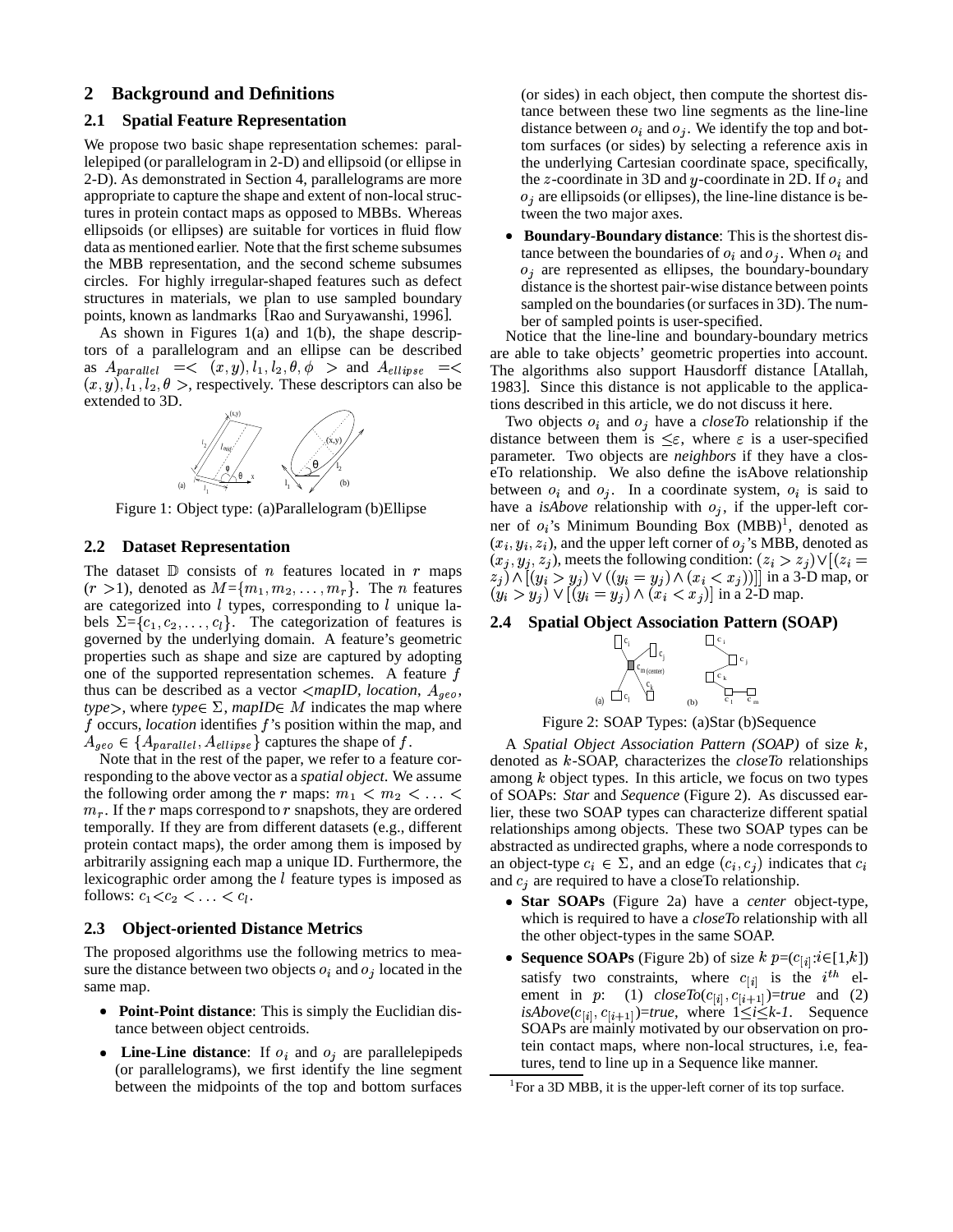These two SOAP types can also be represented as lists. Let  $c_{cntr}$  be the center of a star k-SOAP p, and  $\{c_{[i]}: i \in [1, k-1]$ 1] be the other *k-1* object-types in p, where  $c_{[1]} \leq \ldots \leq$  $c_{[k-1]}$ . SOAP p can then be described by the list  $p=(c_{cntr}, g)$  $c_{[1]}, \ldots, c_{[k-1]}$  ), where  $closeTo(c_{cntr}, c_{[i]})$ =true (i∈[1,k-1]). Whereas elements in a sequence SOAP correspond to a list by definition and cannot be forced into lexicographical order. For instance, the two sequence SOAPs  $(A B C)$  and  $(A C B)$  t are different.

A SOAP is *autocorrelated* if an object-type occurs multiple times. For example,  $(c_1, c_1, c_2)$  is an autocorrelated 3-SOAP, where  $c_1$  occurs twice. An *instance* of a SOAP  $p$  is tifies the set of objects that meet all the requirements specified by <sup>d</sup>, including those on object-types and *closeTo* (or *isAbove*) relationships.

We define two measures-*support* and *realization*- to characterize the importance of a SOAP. The support of a SOAP  $p$  is the number of maps in the dataset where  $p$  occurs. Assume support $(p)=s$ , let  $n<sub>i</sub>$  be the number of p's instances in the  $i^{th}$  map where p appears, realization(p)= $min\{n_i\}$ . A pattern p is *frequent* if support $(p) \geq minSupp$ , and *prevalent* if  $realization(p) \geq minRealization$ , where minSupp and minRealization are user-specified parameters.

# **3 Algorithms**

### **3.1 Data Organization**

We organize  $D$  in the following manner. The *n* objects are first grouped into  $l$  partitions, where each partition is composed of objects of the same type. Within each partition, objects are ordered by their map IDs and locations in a map. This data organization is analogous to the format used for association rule mining [Zaki et al., 1997]. Note that each object can be uniquely identified by combining the following information: *mapID*, *label*, and *locationID* in the map.

# **3.2 Equivalence Classes**

Based on the list-based SOAP representation (Section 2.4), we organize SOAPs into equivalence classes. A k*equivalence class*, denoted as *k*-*EquiClass*, is defined as the set of  $k$ -SOAPs that (i) are of the same SOAP type, and (ii) have the same prefix, where the *prefix* of a  $k$ -SOAP is its first *k-1* elements. By using equivalence classes, our mining algorithms only need to compute the *closeTo* or *isAbove* relationships between objects once. The equivalence classes also help to improve the memory locality of the algorithms, which result in significant performance gains. Moreover, equivalence classes also enable the algorithms to smoothly scale to large datasets [Zaki et al., 1997].

The next two sections describe the algorithms that discover *Star* and *Sequence* SOAPs. For each frequent SOAP, the algorithms store information about all of its instances. Such information allows the algorithms to locate every object involved in an instance.

#### **3.3 Mining** *Star* **SOAPs**

Figure 3 outlines the algorithm that discovers *star* SOAPs. The first step generates frequent 1-SOAPs (line 1). For each object-type  $c_i$ , the procedure  $\frac{genISOAP}{}$  counts the number of maps that contain at least one object of type  $c_i$ . If the count

 $\geq minSupp$ , then  $p_1 = (c_i)$  is a frequent 1-SOAP. The set of all frequent 1-SOAPs is denoted by  $P_1$ .

<sup>L</sup> The next step, *gen2EquiClass*, discovers 2-SOAPs and organizes them into 2-EquiClasses (line 2). The pseudo-code of *gen2EquiClass* is described in Figure 4. A 2-EquiClass is generated for each frequent 1-SOAP (Figure 4:line 2). The 2-EquiClass of 1-SOAP  $(c_i) \in P_1$ , denoted by  $E_{2,c_i}$ , contains frequent 2-SOAPs in the form of  $(c_i, *)$ . To generate  $E_{2,c_i}$ , the procedure considers the following 2-SOAPs as candidates:  $(c_i, c_j)$ , where  $(c_j) \in P_1$  (Figure 4:line 3). For each candidate 2-SOAP  $p_2=(c_i, c_j)$ , the procedure identifies all the maps where  $p_2$  occurs (Figure 4:lines 6-11). An instance of  $p_2=(c_i, c_j)$  is an object pair  $(o_i, o_j)$ , where  $(o_i.\textit{type}=c_i) \land (o_j.\textit{type}=c_j) \land (\textit{distance}(o_i, o_j, \textit{distType}) \leq \varepsilon).$ If  $p_2$  occurs in  $\geq minSupp$  maps, then it is frequent and is added to  $E_{2,c_i}$  (Figure 4:line 12).

```
\overline{\text{Algorithm mine\_starSOAP(}\text{ \textsterling }m} minSupp, minRealization, distType, \varepsilon)1. P_1 \leftarrow \text{gen1SOAP}(); // 1-SOAPs
2. EC_2 \leftarrow \text{gen2EquiClass}(\mathbb{D}, P_1, \text{star}, \text{part} \text{list}); // \text{parList: parameters}3. k \leftarrow 2;4. while (1) {
5.  EC_{k+1} \leftarrow \emptyset; //the set of (k+1)-EquiClasses<br>6.  foreach k-EquiClass E_k \in EC_k6. foreach k-EquiClass E_k \in EC_k7. foreach k-SOAP p_{k,i} \in E_k8. E_{k+1} \leftarrow \emptyset; // the prefix of E_{k+1} is p_{k,i}9. foreach k-SOAP (p_{k,j} \in E_k) \wedge (i \leq j)10. p_{k+1} \leftarrow \text{append}(p_{k,i}, \text{lastElement}(p_{k,i}));
11. M_{p_{k+1}} \leftarrow \{m_i : m_i \text{ contains } p_{k,i} \text{ and } p_{k,j} \};12. for each m_i \in M_{p_{k+1}}13. if ( countStarInstances(m_i, p_i, p_j) \ge 1) mapCnt++;
14. if ( mapCnt > minSupp ) E_{k+1} \leftarrow E_{k+1} \cup \{p_{k+1}\};15. if (E_{k+1} \neq \emptyset)EC_{k+1} \leftarrow EC_{k+1} \cup E_{k+1};
16. if (minRealization > 1) markPrevFreqSOAPs(E_{k+1});
17. if (EC_{k+1} = \emptyset) return; //terminate
18. k++; //increase SOAP size \frac{1}{\sqrt{while(1)}}
```
Figure 3: Mining *Star* SOAPs

The algorithm next discovers SOAPs of size $>2$  (Figure 3:lines 4-17). Two  $k$ -SOAPs in the same  $k$ -EquiClass are combined to construct a candidate  $(k+1)$ -SOAP. For each candidate  $(k+1)$ -SOAP  $p_{k+1}$  derived by appending the last element of  $p_{k,j}$  to  $p_{k,i}$  (Figure 3: line 10), the algorithm identifies all the maps where  $p_{k+1}$  occurs (Figure 3:lines 11-14). (The  $i^{th}$  k-SOAP in a k-EquiClass is denoted as  $p_{k,i}$ .) The procedure *countStarInstances*( $m_i, p_{k,i}, p_{k,j}$ ) (Figure 3:line 13) computes the instances of  $p_{k+1}$  in map  $m_i$  by combining instances of  $p_{k,i}$  and  $p_{k,j}$ . Two instances from  $p_{k,i}$ and  $p_{k,i}$  are joined to produce a  $p_{k+1}$  instance if they have the same first  $k-1$  objects and different last object. SOAPs with the same prefix are organized into one equivalence class as they are being generated (see Figure 3:lines 5, 8, 14, 15). The mining process stops when all the frequent SOAPs have been discovered (Figure 3:line 17).

To discover frequent SOAPs, the algorithm only needs to consider a SOAP's presence in a map (Figure 3:line 13). Hence, some of the discovered frequent SOAPs may not be prevalent if *minRealization* > 1. In this case, the procedure *markPrevFreqSOAPs* is called to identify the SOAPs that are both prevalent and frequent (Figure 3:line 16). It is necessary to keep SOAPs that are frequent but not prevalent. We explain this by a simple example. Let  $\{a_1, b_1, b_2\}$  be the three neighboring objects in a map and *minRealization=2*. To derive the two instances of SOAP  $(a, b)$ ,  $(a_1, b_1)$  and  $(a_1, b_2)$ ,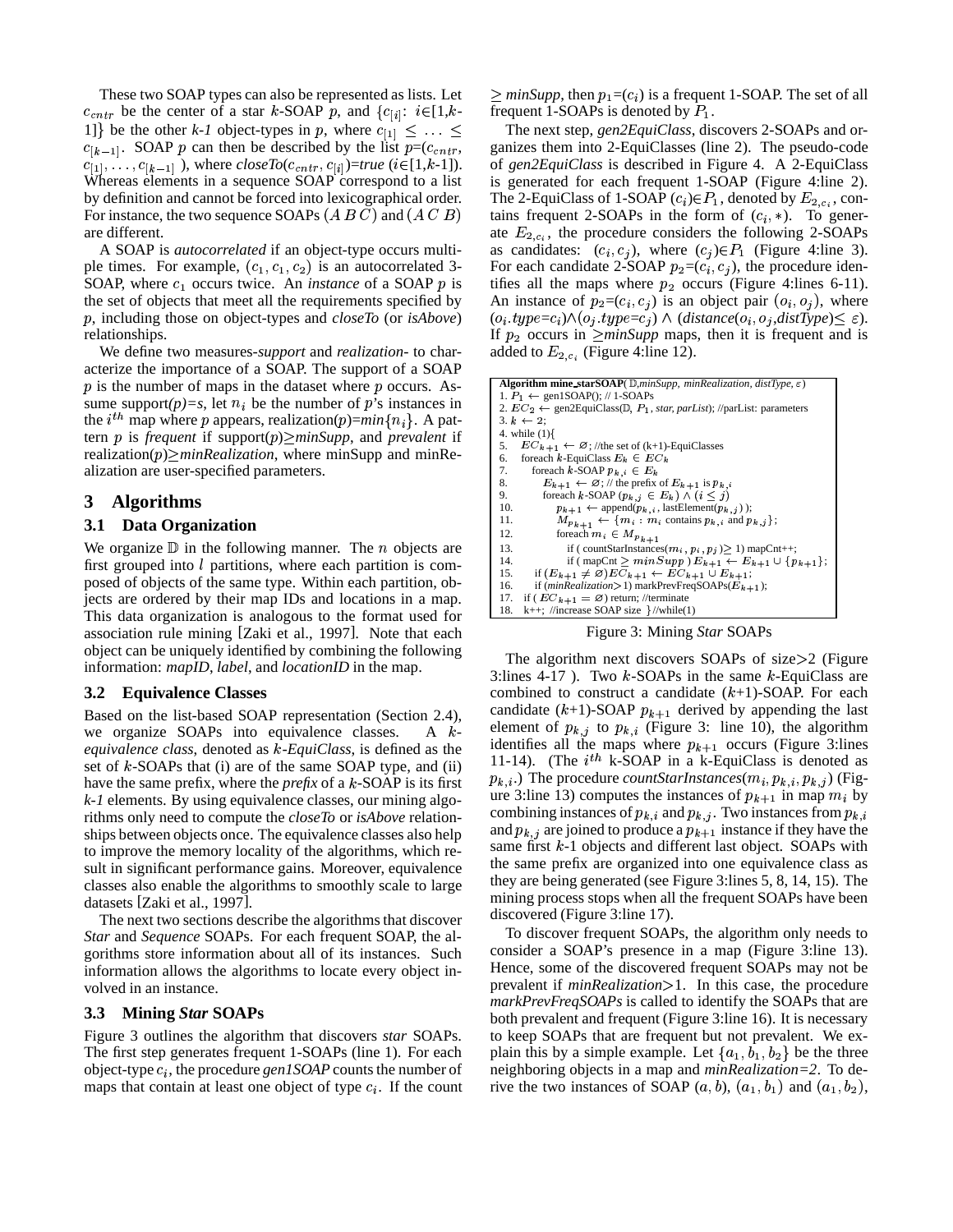

Figure 4: 2-EquiClass Generation

the 1-SOAP  $(a)$  must be maintained even though its realization is  $1 \lt 2$ ) in the map.

**Correctness:** It is straightforward to show that the algorithm discovers all the frequent 1-SOAPs and 2-SOAPs. Thus to prove the algorithm is correct, we only need to show that every frequent  $k$ -SOAP ( $k$ >2) will be considered as a candidate. Assume  $p_k = (c_{[1]}, \ldots, c_{[k-2]}, c_{[k-1]}, c_{[k]})$  is frequent, then the two (k-1)-SOAPs  $p_{k-1,i} = (c_{[1]}, \ldots, c_{[k-2]}, c_{[k-1]})$  as t and  $p_{k-1,j} = (c_{11}, \ldots, c_{[k-2]}, c_{[k]})$  must also be frequent and in the same equivalence class. Thus the algorithm will consider  $p_k$  as a candidate. It is trivial to show that the procedure *countStarInstances* identifies all the instances of a candidate SOAP.  $\Box$ 

### **3.4 Mining** *Sequence* **SOAPs**

The pseudo-code is given in Figure 5. Unlike mining Star SOAPs, which uses two k-SOAPs in the same equivalence class to generate a candidate  $(k+1)$ -SOAP  $(k>2)$ , the algorithm joins one  $k$ -SOAP and one 2-SOAP.

The first two steps (lines 1-2) discover all the frequent 1- SOAPs and 2-SOAPs. The *isAbove* relationship is checked by the procedure  $isAbove(o_i, o_j)$  (Figure 4:line 9). For each k-SOAP  $p_k = (c_{[1]}, \ldots, c_{[k]})$ , the algorithm first locates the 2-EquiClass  $E_{2,c_{1k}}$ , in which every 2-SOAP is in the form  $(c_{[k]}, c_{[j]})$ :*closeTo* $(c_{[k]}, c_{[j]})$  $\wedge$ isAbove $(c_{[k]}, c_{[j]})$  (line 7). A set of candidate (k+1)-SOAPs are then generated by combining  $p_k$  with each 2-SOAP in  $E_{2,c_{1k}}$  (lines 8-9). Same as mining Star SOAPs, a candidate  $(k+1)$ -SOAP  $p_{k+1}$  is frequent if it appears in  $\geq minSupp$  maps (lines 10-13). The procedure *countSeqInstances*( $m_i, p_{k,i}, p_{2,j}$ ) (line 12) identifies instances of  $p_{k+1}$  in map  $m_i$ , where  $p_{k+1}$  is a candidate SOAP based on  $p_{k,i}$  and  $p_{2,i}$ . Two instances  $I_{k,i}$  and  $I_{2,i}$ , from  $p_{k,i}$  in and  $p_{2,i}$  respectively, are combined to produce an instance of  $p_{k+1}$  if the last object in  $I_{k,i}$  is the same as the first object in  $I_{2,i}$ . For the same reason explained before, the algorithm calls the procedure *markPrevFreqSOAPs* to label SOAPs being both prevalent and frequent if *minRealization*% 1 (line 15). The algorithm stops when no more SOAPs can be discovered (line 14).

**Correctness:** For each frequent sequence k-SOAP  $p_k = (c_{[1]}, \ldots, c_{[k-1]}, c_{[k]})$ , th  $_1$ ), the following two SOAPs must also be frequent:  $_{1}=(c_{[1]},\ldots,c_{[k-1]})$  and  $p_2=(c_{[k-1]}, c_{[k]})$ . Thus,  $p_k$  will be considered as a candidate and be discovered. It is trivial to show that the procedure *countSeqInstances* identifies all the instances of a candidate SOAP.



Figure 5: Mining *Sequence* SOAPs

Other SOAP types can also be defined. For instance, we can define *Clique* SOAPs, which require every pair of objects in the same SOAP have a *closeTo* relationship. We can also define SOAPs that involve other types of spatial relations such as topological relations.

#### **4 Experimental Evaluation**

In this section, we evaluate the algorithms on a protein contact map dataset. We start with a brief description on the dataset generation process and the domain-specific usefulness measurement adopted in this work. We then present results to analyze the impact from different distance metrics and SOAP types. Finally, we present performance characterization of the algorithms.

#### **4.1 Data Preprocessing and Representation**

We first generate contact maps for  $8,732$  proteins taken from the Protein Data Bank [Berman et al., 2000]. For a protein with *N* amino acids, its contact map *C* is a  $N \times N$  binary matrix. The position  $C(i, j)$  is set to 1 if the distance between the  $i^{th}$  and  $j^{th}$  residues is less than a threshold and 0 otherwise [Vendruscolo and Domany, 1997]. We use 6Å as the threshold as suggested in the literature [Zaki, 2002]. We then extract features in contact maps. A *contact map feature* is composed of a set of positions, where each position and at least one of its eight neighbors contain a '1' (see Figure 6 for examples). We apply a simple region growing approach to extract features in contact maps [Yang et al., 2004]. We then use an entropy-based clustering algorithm to cluster features into *l* groups (or classes) [Cheng et al., 1999]. Features in a class have similar geometric properties such as shape and extent.

A total of  $1,009,755$  features are extracted from the  $8,732$ contact maps. These features are clustered into 28 classes. The average number of features in each map is about 115. Many of these features correspond to well-known protein secondary structures and are also validated by domain experts. We represent each feature by its minimum bounding parallelogram and label the parallelogram by the feature's class ID.

# **4.2 Domain Specific Usefulness Measurement**

The structure of a protein often provides information about its functionality. Thus, one can predict a protein's function based on the function of other structurally similar proteins.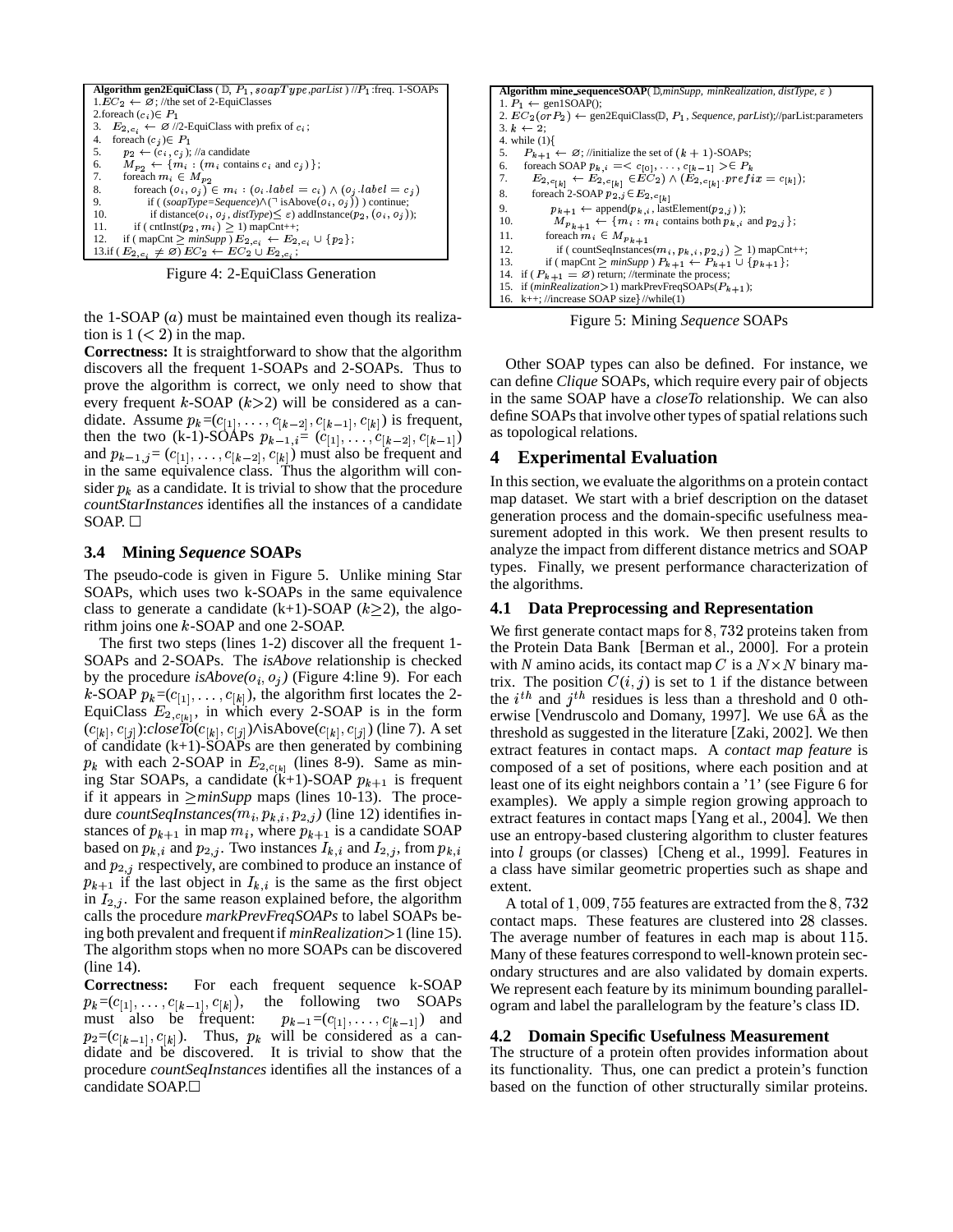Frequent SOAPs in contact maps characterize proteins' structure. They can be used to generate signatures for different proteins. For instance, the SOAP (7 7 7 22), which is automatically discovered by our algorithms as both *Star* and *Sequence*, can be used to identify the following *structurally and*  $functionally similar \beta$ -proteins: 1h3t, 1h3u and 1h3v (IDs from PDB). (See Figures 6(a) and 6(b) for an illustration of these SOAPs.)



Figure 6: SOAP (7 7 7 22) in proteins 1h3u, 1h3t &1h3v as: (a) Star and (b) Sequence

However, a SOAP is unlikely to add any value to the signature, if it is randomly associated with proteins of different classes. To prune away such SOAPs, we use an entropy-based approach. For a given SOAP, we first identify its associated proteins. We then compute the SOAP's entropy by integrating the proteins' lineage information from the database of Structural Classification of Proteins (SCOP)<sup>2</sup>. A protein's SCOP lineage is organized into 6 hierarchical levels according to its structure. We look at the first two levels:  $L_1: class$ , and  $L_2$ : fold.  $L_1$  consists of 11 classes such as  $\alpha$ -protein,  $\beta$ protein, and *small protein*.  $L_2$  further divides proteins into sub-classes based on proteins' folding structures. Let  $N$  be the number of proteins whose contact maps contain the SOAP p, and  $n_i$  be the number of proteins among these N proteins  $\frac{dE}{dE}$ in the  $i^{th}$  class, the entropy of p at the first SCOP level is then computed as:  $H(p) = \sum_{i=1}^{11} -(n_i/N) \times log_2(n_i/N)$  [Shannon, 2001].  $H(p)$  essentially measures how well p's associated proteins distribute among different proteins classes. In our experiments, we observe that SOAPs with entropy  $\leq 2.0$ show good quality and can be used to generate signatures. This observation is also validated by domain experts.

For each SOAP with entropy  $\leq 2.0$ , we next identify the protein class that dominates its associated proteins. For example, the dominating protein class of the clique SOAP (5 7  $7 22$ ) is  $\beta$ -protein, as 191 out of its 215 associated proteins are  $\beta$ -proteins. As suggested by domain experts, we would like to have many SOAPs for a certain protein class. A large number of SOAPs not only cover a wide range of proteins, but can also be used to identify structurally similar proteins from different aspects. This criterion is used to evaluate the discovered SOAPs. Note that even if two SOAPs have the same dominating protein class, their associated proteins can be very different.

#### **4.3 Impact of Distance Metrics**

Due to lack of space, we only report the results produced from the following parameter setting:  $minSupp=1\%$ , *minRealization*=1, and  $\varepsilon$ =55Å.

Figure 7 shows the impact of the three distance metrics on different SOAP types. One can observe that the Line-Line (L-L) distance generates the most number of SOAPs for both SOAP types, whereas the Point-Point (P-P) distance the least. This is expected as the P-P distance does not consider the shape and size of spatial objects, in contrast with the other two. One may argue that more SOAPs can be identified by increasing the distance threshold in the case of P-P distance. However, it is very difficult to find an appropriate threshold value, as the size of a feature, i.e., the number of bit-1 positions, varies drastically, from 2 up to several thousand.



Figure 7: Distance metric vs #SOAPS discovered

The advantage of using L-L and B-B distance metrics becomes more significant when looking at the SOAPs' dominating protein classes. Tables 1-3 summarize the number of SOAPs in major protein classes. One can see that, if the P-P distance is used (Table 1), only 31 SOAPs are discovered in small proteins as against 133 SOAPs in  $\beta$ -proteins. On the other hand, SOAPs based on L-L or B-B distance show a relatively more balanced behavior(Tables 2-3). Compared with P-P distance, much more SOAPs in  $\beta$ -proteins or small proteins are discovered. For instance, in the L-L case (Table 2), there are 180 and 203 SOAPs are identified in  $\beta$ -proteins and small proteins respectively. Also the B-B distance produces the most number (14) of SOAPs for  $\alpha$ -proteins (Table 3).

The differences exhibited by SOAPs from different distance metrics show that it is important for our algorithms to support multiple distance metrics, especially metrics which consider objects' extent.

| T <sub>vpe</sub> | #(α |     | #(small) | #(peptide) |
|------------------|-----|-----|----------|------------|
| Star             |     | 103 |          |            |
| Sequence         |     | 30  |          |            |
| Total            |     | 133 |          |            |

Table 1: #SOAPs in major protein groups, distType=P-P

| Type     | $\#(\alpha)$ |     | #(small) | #(peptide) |
|----------|--------------|-----|----------|------------|
| Star     |              | 133 | 167      |            |
| Sequence |              | 27  | 36       |            |
| Total    |              |     |          |            |

Table 2: #SOAPs in major protein groups, distType=L-L

## **4.4 Impact of SOAP Types**

As we move down to the second SCOP lineage level,  $L_2$ : fold, we discover that different types of SOAPs can actually distinguish different protein folding structures. Proteins in the same class (e.g.,  $\beta$ -protein) are further classified

<sup>2</sup> http://scop.mrc-lmb.cam.ac.uk/scop/